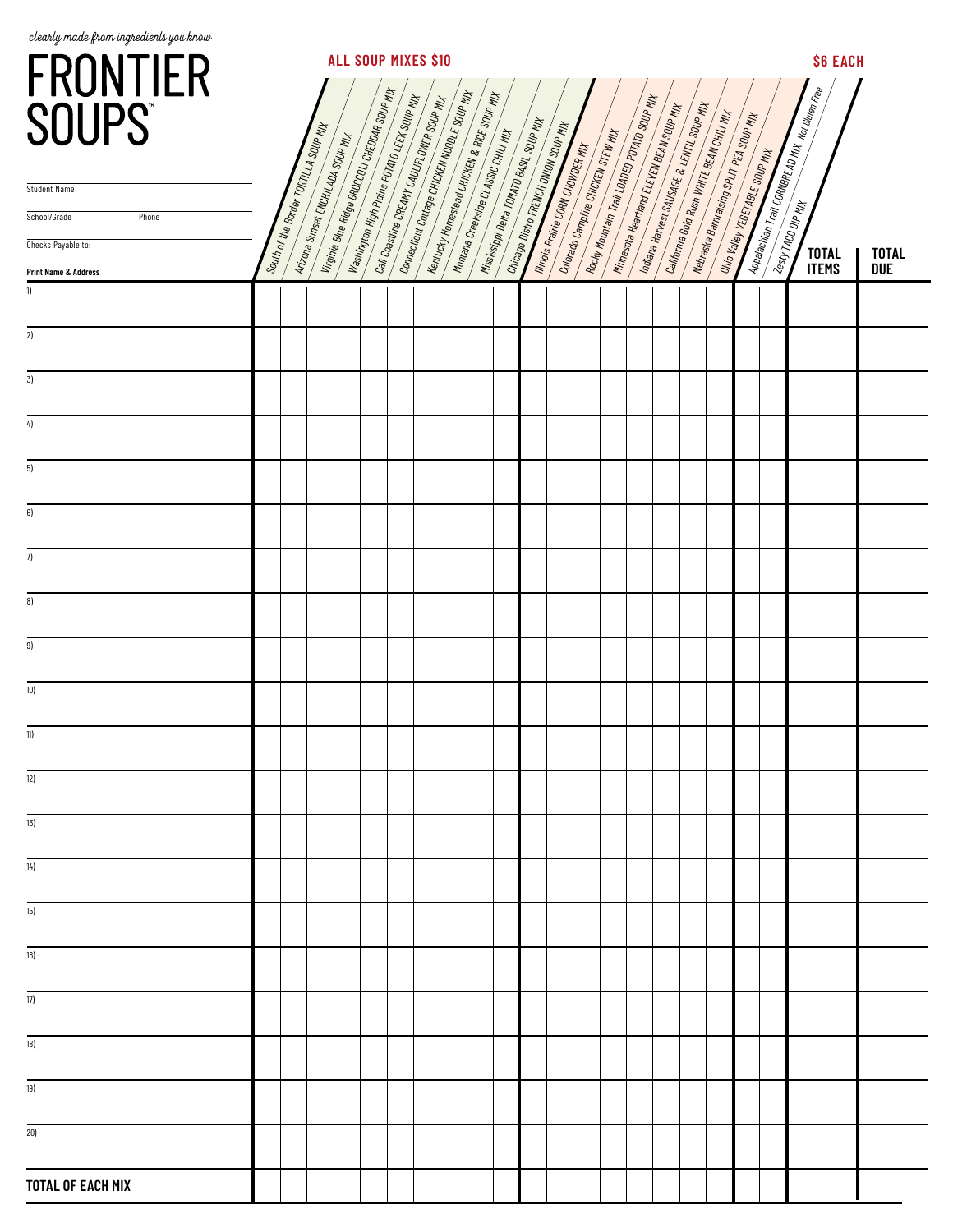# clearly made from ingredients you know<br>  $FRONTIER$ **SOUPS**

## eat well, live better

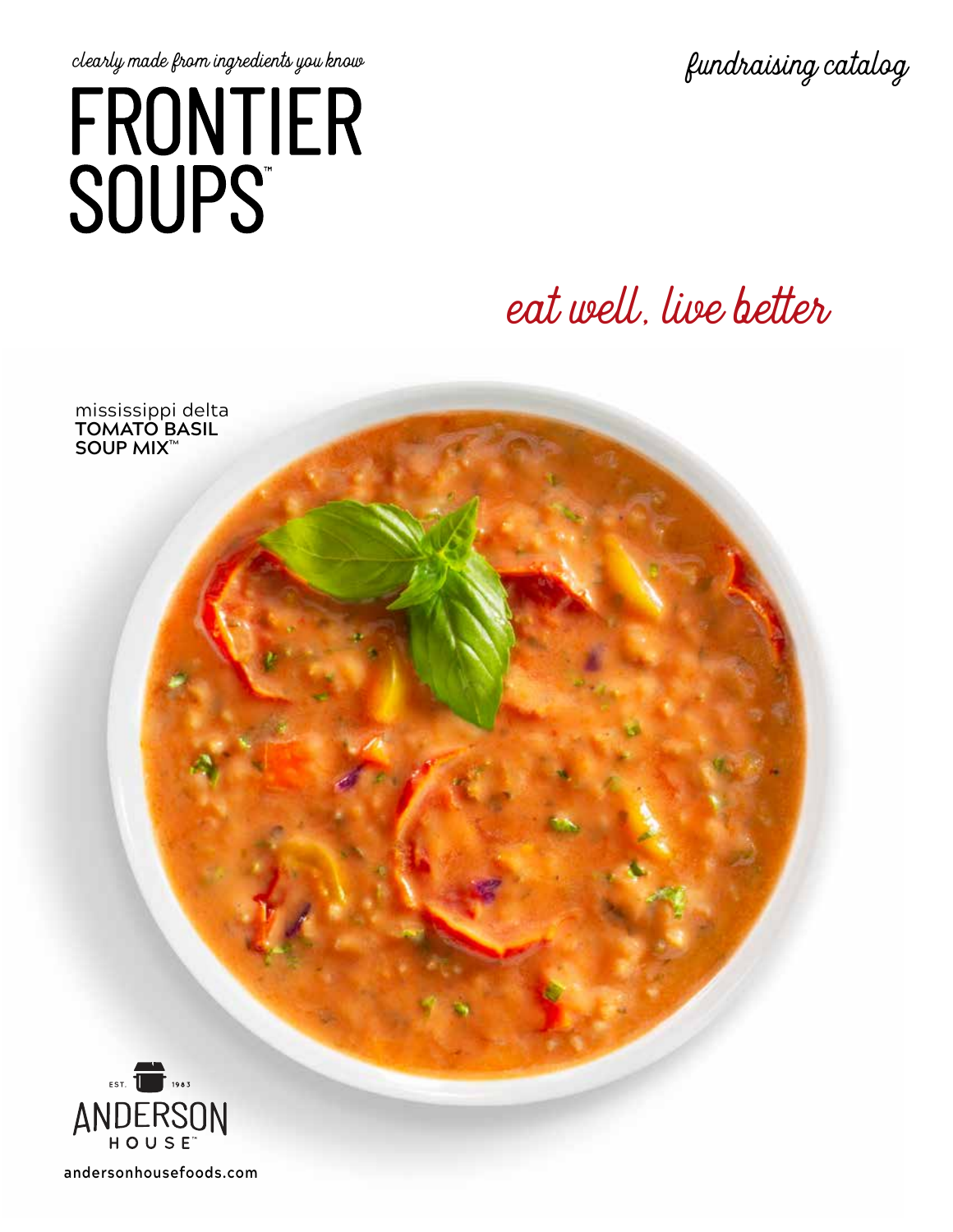### homemade in minutes s10 each

- ▶ Quicker cooking, each mix prepares in 30 to 45 minutes and makes 5 to 9, one-cup servings
- A few simple fresh additions complete each meal
- Clear cello packaging showcases the beauty of the natural ingredients
- Gluten Free, Non-GMO, no added salt or preservatives, and nothing artificial ever!
- Vegetarian recipes available online, where applicable



cali coastline **CREAMY CAULIFLOWER SOUP MIX™** (shown below)



montana creekside **CLASSIC CHILI MIX™** 



**SOFI™ AWARD** south of the border **TORTILLA SOUP MIX™**



arizona sunset **ENCHILADA SOUP MIX™**



connecticut cottage **CHICKEN NOODLE SOUP MIX™**



mississippi delta **TOMATO BASIL SOUP MIX™**



virginia blue ridge **BROCCOLI CHEDDAR SOUP MIX™**



washington high plains **POTATO LEEK SOUP MIX™**



kentucky homestead **CHICKEN & RICE SOUP MIX<sup>®</sup>** 



chicago bistro **FRENCH ONION SOUP MIX™**

gluten free, nothing artificial, no added salt

#### on trend

cali coastline **CREAMY CAULIFLOWER SOUP MIX™**